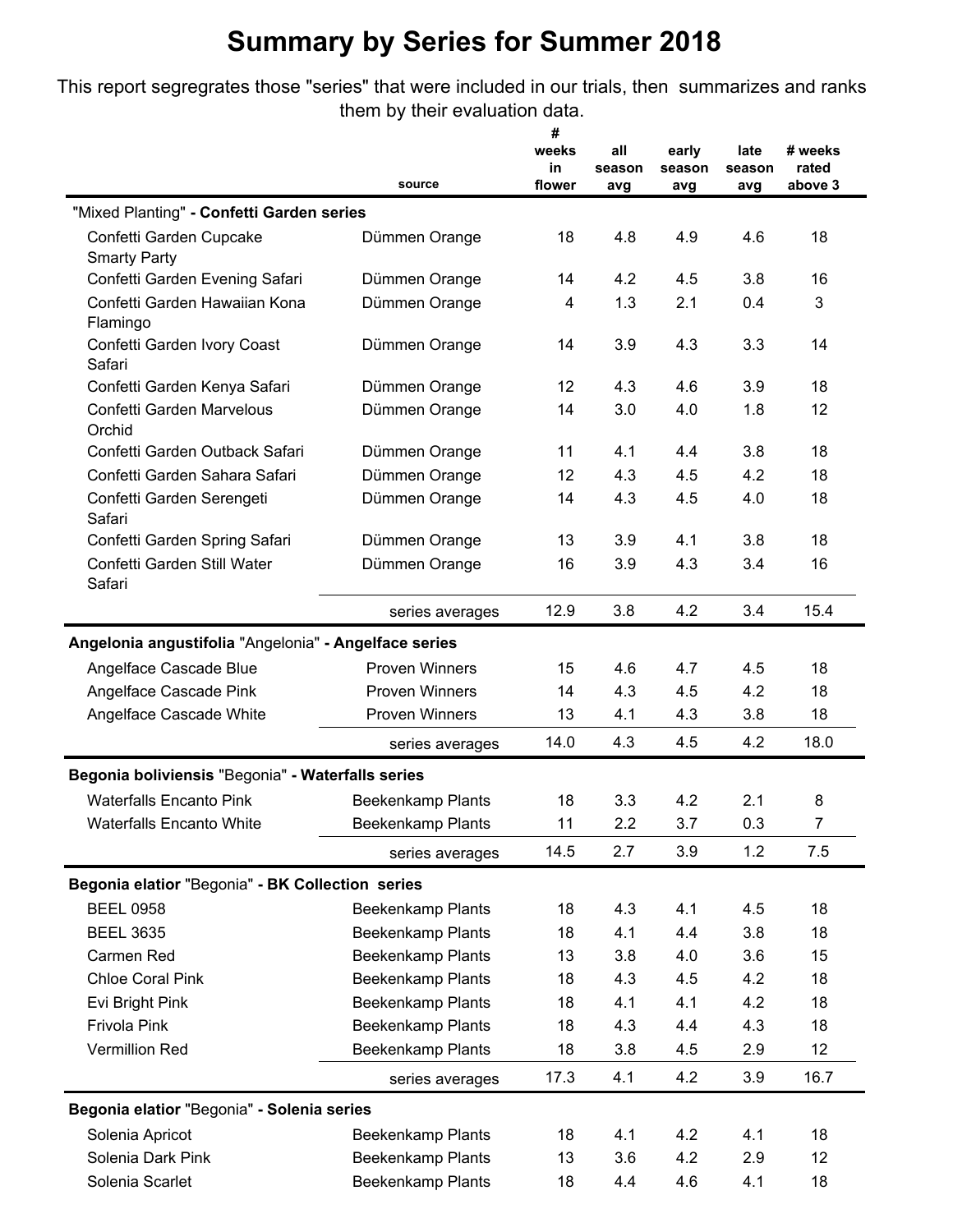|                                                         |                          | #<br>weeks<br>in | all<br>season | early<br>season | late<br>season | # weeks<br>rated |
|---------------------------------------------------------|--------------------------|------------------|---------------|-----------------|----------------|------------------|
| Solenia Yellow                                          | source                   | flower           | avg           | avg             | avg            | above 3<br>18    |
|                                                         | <b>Beekenkamp Plants</b> | 18<br>16.8       | 4.4<br>4.1    | 4.5<br>4.4      | 4.3<br>3.9     | 16.5             |
|                                                         | series averages          |                  |               |                 |                |                  |
| Calibrachoa "Calibrachoa" - Bloomtastic series          |                          |                  |               |                 |                |                  |
| <b>Bloomtastic Fuchsia</b>                              | Dümmen Orange            | 10               | 2.4           | 3.1             | 1.6            | $\overline{2}$   |
| <b>Bloomtastic Pink Flare</b>                           | Dümmen Orange            | 13               | 2.7           | 3.4             | 1.8            | 10               |
| <b>Bloomtastic Rose Quartz</b>                          | Dümmen Orange            | 11               | 2.8           | 3.1             | 2.4            | $\overline{2}$   |
| <b>Bloomtastic Serenity</b>                             | Dümmen Orange            | 13               | 3.5           | 4.4             | 2.4            | 12               |
|                                                         | series averages          | 11.8             | 2.8           | 3.5             | 2.1            | 6.5              |
| Calibrachoa "Calibrachoa" - Kabloom series              |                          |                  |               |                 |                |                  |
| Kabloom Deep Pink                                       | PanAmerican Seed         | 15               | 3.0           | 3.6             | 2.3            | 11               |
| Kabloom Denim                                           | <b>PanAmerican Seed</b>  | 16               | 2.8           | 3.3             | 2.1            | 7                |
| Kabloom White                                           | PanAmerican Seed         | 11               | 2.2           | 2.5             | 1.8            | 0                |
| Kabloom Yellow                                          | PanAmerican Seed         | 8                | 1.8           | 2.9             | 0.4            | 4                |
|                                                         | series averages          | 12.5             | 2.4           | 3.0             | 1.7            | 5.5              |
| Calibrachoa "Calibrachoa" - MiniFamous Uno series       |                          |                  |               |                 |                |                  |
| MiniFamous Uno Blue                                     | Selecta                  | 3                | 0.7           | 1.2             | 0.0            | 3                |
| MiniFamous Uno Orange                                   | Selecta                  | 13               | 2.6           | 3.7             | 1.3            | 7                |
| MiniFamous Uno Pink                                     | Selecta                  | $\overline{7}$   | 1.8           | 3.2             | 0.0            | $\overline{7}$   |
| MiniFamous Uno Pink Strike                              | Selecta                  | 11               | 2.3           | 3.7             | 0.6            | 8                |
| MiniFamous Uno Red                                      | Selecta                  | 14               | 2.9           | 3.9             | 1.6            | 8                |
| MiniFamous Uno White                                    | Selecta                  | 12               | 2.9           | 3.9             | 1.7            | 7                |
| MiniFamous Uno Yellow                                   | Selecta                  | 12               | 2.6           | 3.8             | 1.2            | 9                |
|                                                         | series averages          | 10.3             | 2.3           | 3.3             | 0.9            | 7.0              |
| Calibrachoa "Calibrachoa" - Superbells series           |                          |                  |               |                 |                |                  |
| <b>Superbells Cardinal Star</b>                         | <b>Proven Winners</b>    | 9                | 2.0           | 3.3             | 0.3            | 5                |
| <b>Superbells Evening Star</b>                          | <b>Proven Winners</b>    | 15               | 3.2           | 4.1             | 2.0            | 12               |
| Improved                                                |                          |                  |               |                 |                |                  |
| Superbells Tangerine Punch                              | <b>Proven Winners</b>    | 14               | 2.7           | 3.5             | 1.8            | $\overline{7}$   |
|                                                         | series averages          | 12.7             | 2.6           | 3.6             | 1.4            | 8.0              |
| Calibrachoa "Calibrachoa" - Superbells Double series    |                          |                  |               |                 |                |                  |
| Superbells Double Chiffon                               | <b>Proven Winners</b>    | 10               | 2.3           | 3.4             | 0.8            | 6                |
|                                                         | series averages          | 10.0             | 2.3           | 3.4             | 0.8            | 6.0              |
| Calibrachoa "Calibrachoa" - Superbells Doublette series |                          |                  |               |                 |                |                  |
| Superbells Doublette Love<br>Swept                      | <b>Proven Winners</b>    | 10               | 2.6           | 3.3             | 1.7            | 6                |
|                                                         | series averages          | 10.0             | 2.6           | 3.3             | 1.7            | 6.0              |
| Catharanthus roseus "Vinca" - Tattoo series             |                          |                  |               |                 |                |                  |
| <b>Tattoo Black Cherry</b>                              | PanAmerican Seed         | 18               | 4.3           | 4.2             | 4.4            | 18               |
| Tattoo Papaya                                           | PanAmerican Seed         | 18               | 4.0           | 4.1             | 3.9            | 18               |
| <b>Tattoo Raspberry</b>                                 | PanAmerican Seed         | 18               | 4.7           | 4.5             | 4.9            | 18               |
| <b>Tattoo Tangerine</b>                                 | PanAmerican Seed         | 18               | 4.1           | 4.1             | 4.1            | 18               |
|                                                         |                          |                  |               |                 |                |                  |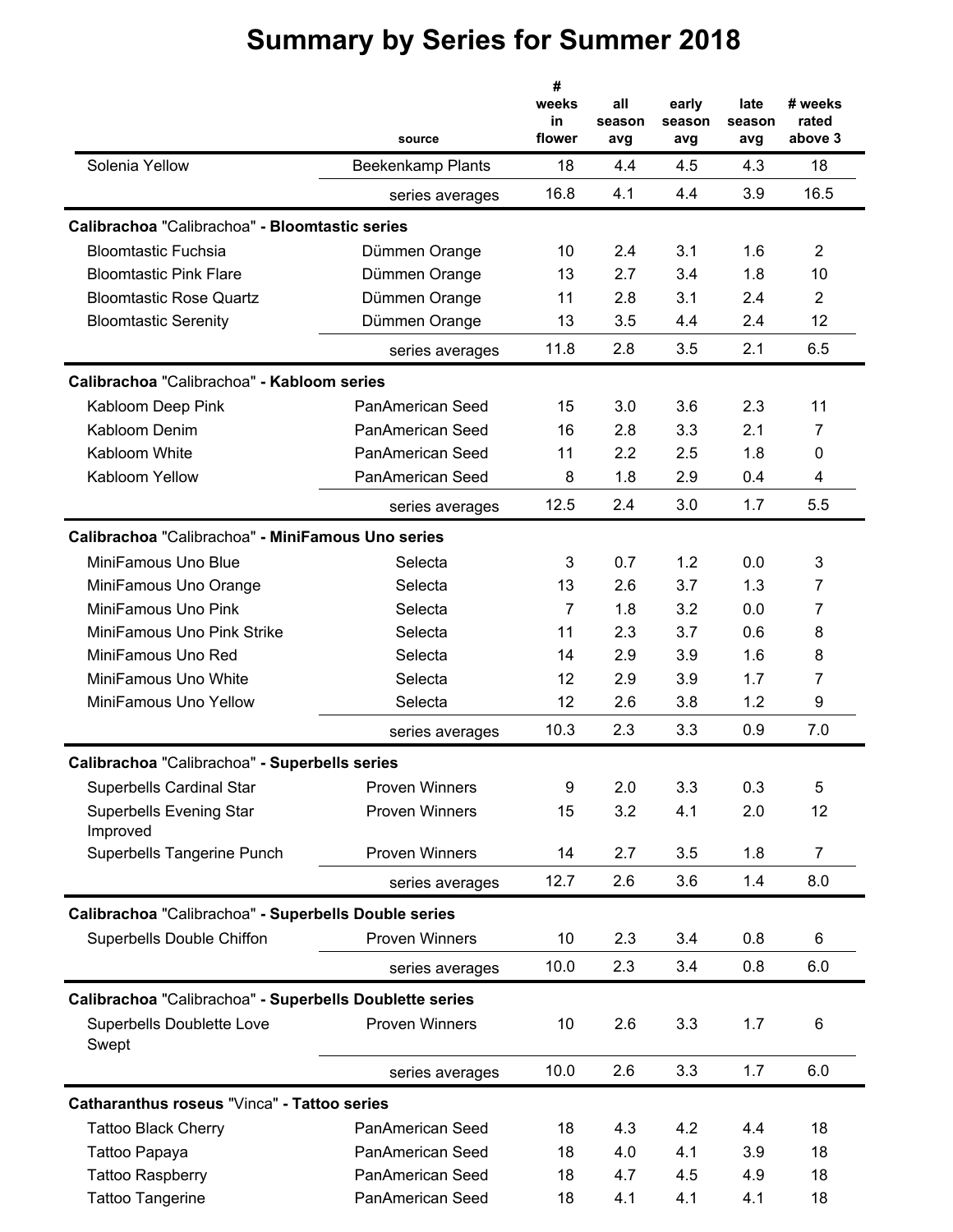|                                                                 | source                | #<br>weeks<br>in<br>flower | all<br>season<br>avg | early<br>season<br>avg | late<br>season<br>avg | # weeks<br>rated<br>above 3 |
|-----------------------------------------------------------------|-----------------------|----------------------------|----------------------|------------------------|-----------------------|-----------------------------|
|                                                                 | series averages       | 18.0                       | 4.3                  | 4.2                    | 4.3                   | 18.0                        |
| Dahlia "Dahlia" - Temptation series                             |                       |                            |                      |                        |                       |                             |
| <b>Temptation Grapefruit</b>                                    | Dümmen Orange         | 0                          | 0.1                  | 0.3                    | 0.0                   | 0                           |
|                                                                 | series averages       | 0.0                        | 0.1                  | 0.3                    | 0.0                   | 0.0                         |
| Fragaria "Strawberry" - Berried Treasure series                 |                       |                            |                      |                        |                       |                             |
| <b>Berried Treasure Pink</b>                                    | <b>Proven Winners</b> | 12                         | 3.5                  | 4.3                    | 2.4                   | 12                          |
| <b>Berried Treasure Red</b>                                     | <b>Proven Winners</b> | 12                         | 3.1                  | 3.7                    | 2.4                   | 12                          |
|                                                                 | series averages       | 12.0                       | 3.3                  | 4.0                    | 2.4                   | 12.0                        |
| Impatiens hawkerii "New Guinea Impatiens" - Magnun series       |                       |                            |                      |                        |                       |                             |
| Magnun Lavender                                                 | Dümmen Orange         | 15                         | 3.9                  | 4.1                    | 3.7                   | 15                          |
| Magnun Red Flame                                                | Dümmen Orange         | 14                         | 3.8                  | 4.3                    | 3.2                   | 14                          |
|                                                                 | series averages       | 14.5                       | 3.8                  | 4.2                    | 3.4                   | 14.5                        |
| Impatiens hawkerii "New Guinea Impatiens" - Wild Romance series |                       |                            |                      |                        |                       |                             |
| <b>Wild Romance Blush Pink</b>                                  | Dümmen Orange         | 9                          | 3.8                  | 4.1                    | 3.3                   | 14                          |
| Wild Romance Red 1826                                           | Dümmen Orange         | 15                         | 3.3                  | 3.7                    | 2.9                   | 12                          |
| <b>Wild Romance White</b>                                       | Dümmen Orange         | 6                          | 3.5                  | 4.1                    | 2.8                   | 13                          |
|                                                                 | series averages       | 10.0                       | 3.5                  | 4.0                    | 3.0                   | 13.0                        |
| Lantana "Lantana" - Havana series                               |                       |                            |                      |                        |                       |                             |
| Havana Full Moon                                                | Dümmen Orange         | 16                         | 4.6                  | 4.4                    | 4.8                   | 18                          |
| Havana Gold                                                     | Dümmen Orange         | 16                         | 4.2                  | 4.2                    | 4.2                   | 18                          |
| Havana Pink Sky                                                 | Dümmen Orange         | 14                         | 3.9                  | 3.9                    | 3.9                   | 16                          |
| Havana Red                                                      | Dümmen Orange         | 16                         | 4.3                  | 4.1                    | 4.6                   | 18                          |
| Havana Red Sky                                                  | Dümmen Orange         | 16                         | 4.3                  | 4.3                    | 4.4                   | 18                          |
| Havana Sunrise                                                  | Dümmen Orange         | 18                         | 4.5                  | 4.6                    | 4.4                   | 18                          |
| Havana Sunset                                                   | Dümmen Orange         | 16                         | 4.6                  | 4.6                    | 4.6                   | 18                          |
| Havana Sunshine                                                 | Dümmen Orange         | 18                         | 4.6                  | 4.4                    | 4.8                   | 18                          |
|                                                                 | series averages       | 16.3                       | 4.4                  | 4.3                    | 4.5                   | 17.8                        |
| Pelargonium interspecific "Geranium" - Big EEZE series          |                       |                            |                      |                        |                       |                             |
| Big EEZE Dark Red                                               | Dümmen Orange         | 12                         | 3.3                  | 3.5                    | 3.1                   | 12                          |
| <b>Big EEZE Fuchsia Blue</b>                                    | Dümmen Orange         | 12                         | 3.7                  | 3.9                    | 3.6                   | 18                          |
| <b>Big EEZE Pink</b>                                            | Dümmen Orange         | 15                         | 3.7                  | 3.9                    | 3.5                   | 16                          |
|                                                                 | series averages       | 13.0                       | 3.6                  | 3.7                    | 3.4                   | 15.3                        |
| Portulaca "Portulaca" - Cupcake Upright series                  |                       |                            |                      |                        |                       |                             |
| <b>Cupcake Upright Lavender</b>                                 | Dümmen Orange         | 17                         | 4.6                  | 4.7                    | 4.6                   | 18                          |
|                                                                 | series averages       | 17.0                       | 4.6                  | 4.7                    | 4.6                   | 18.0                        |
| Ruellia "Ruellia" - Machu series                                |                       |                            |                      |                        |                       |                             |
| Machu Morado                                                    | <b>Proven Winners</b> | 15                         | 4.3                  | 4.4                    | 4.2                   | 16                          |
|                                                                 | series averages       | 15.0                       | 4.3                  | 4.4                    | 4.2                   | 16.0                        |